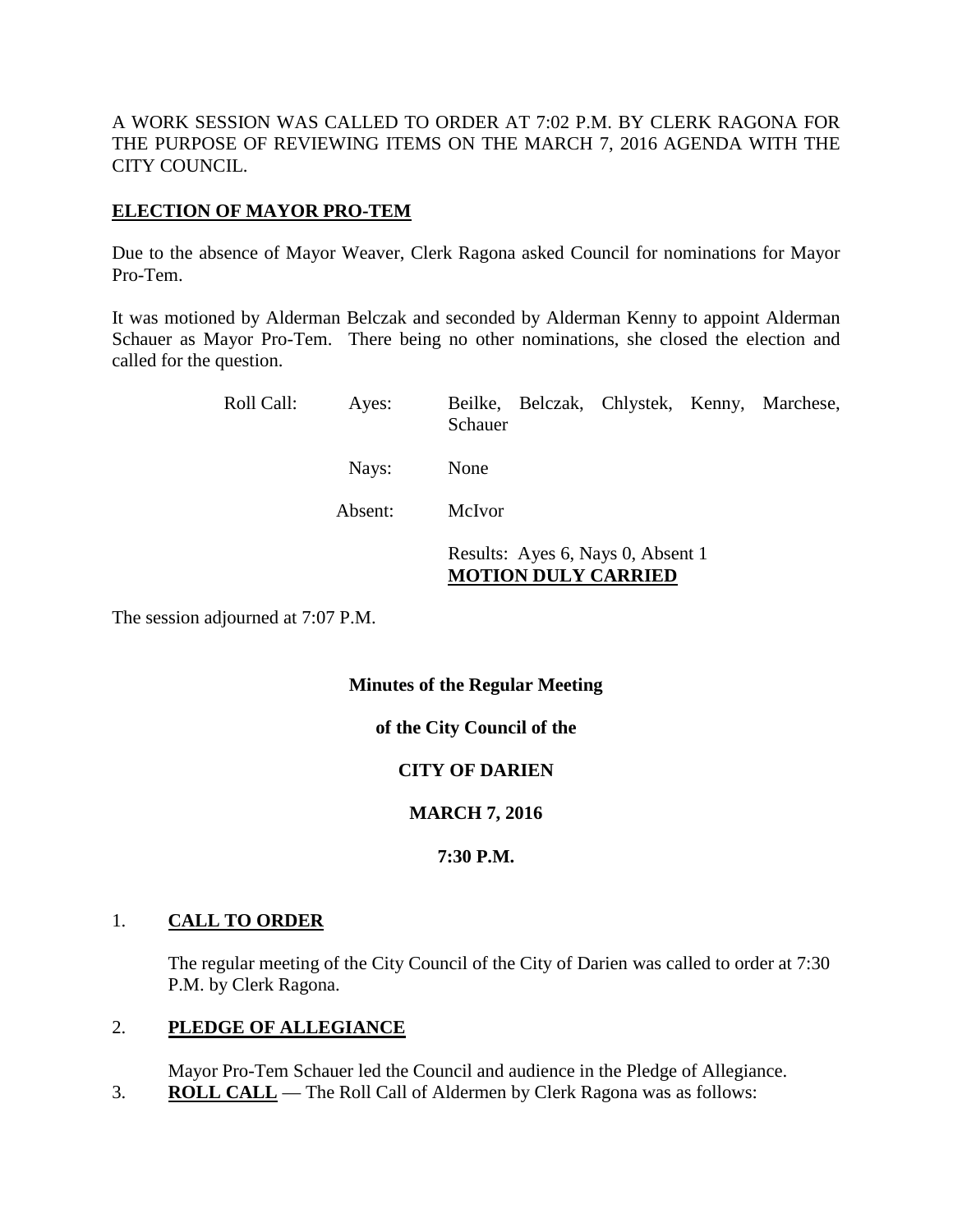| Present:            | Tina Beilke                                   | Joseph A. Kenny    |  |
|---------------------|-----------------------------------------------|--------------------|--|
|                     | Thomas J. Belczak                             | Joseph A. Marchese |  |
|                     | Thomas M. Chlystek                            | Ted V. Schauer     |  |
| Absent:             | Sylvia McIvor                                 |                    |  |
| Also in Attendance: | JoAnne E. Ragona, City Clerk                  |                    |  |
|                     | Michael J. Coren, City Treasurer              |                    |  |
|                     | Bryon D. Vana, City Administrator             |                    |  |
|                     | Paul Nosek, Assistant City Administrator      |                    |  |
|                     | Gregory Thomas, Police Chief                  |                    |  |
|                     | Daniel Gombac, Director of Municipal Services |                    |  |

4. **DECLARATION OF A QUORUM** — There being six aldermen present, Mayor Pro-Tem Schauer declared a quorum.

## 5. **QUESTIONS, COMMENTS AND ANNOUNCEMENTS – GENERAL**

There were none.

## 6. **APPROVAL OF MINUTES**

A. February 16, 2016 City Council Meeting

It was moved by Alderman Beilke and seconded by Alderman Marchese to approve the minutes of the City Council Meeting of February 16, 2016.

| Roll Call: | Ayes:   | Beilke, Belczak, Chlystek, Kenny, Marchese,<br>Schauer          |
|------------|---------|-----------------------------------------------------------------|
|            | Nays:   | None                                                            |
|            | Absent: | McIvor                                                          |
|            |         | Results: Ayes 6, Nays 0, Absent 1<br><b>MOTION DULY CARRIED</b> |

B. February 17, 2016 Administrative/Finance Committee-of-the-Whole

It was moved by Alderman Kenny and seconded by Alderman Chlystek to approve the minutes of the Administrative/Finance Committee-of-the-Whole of February 17, 2016.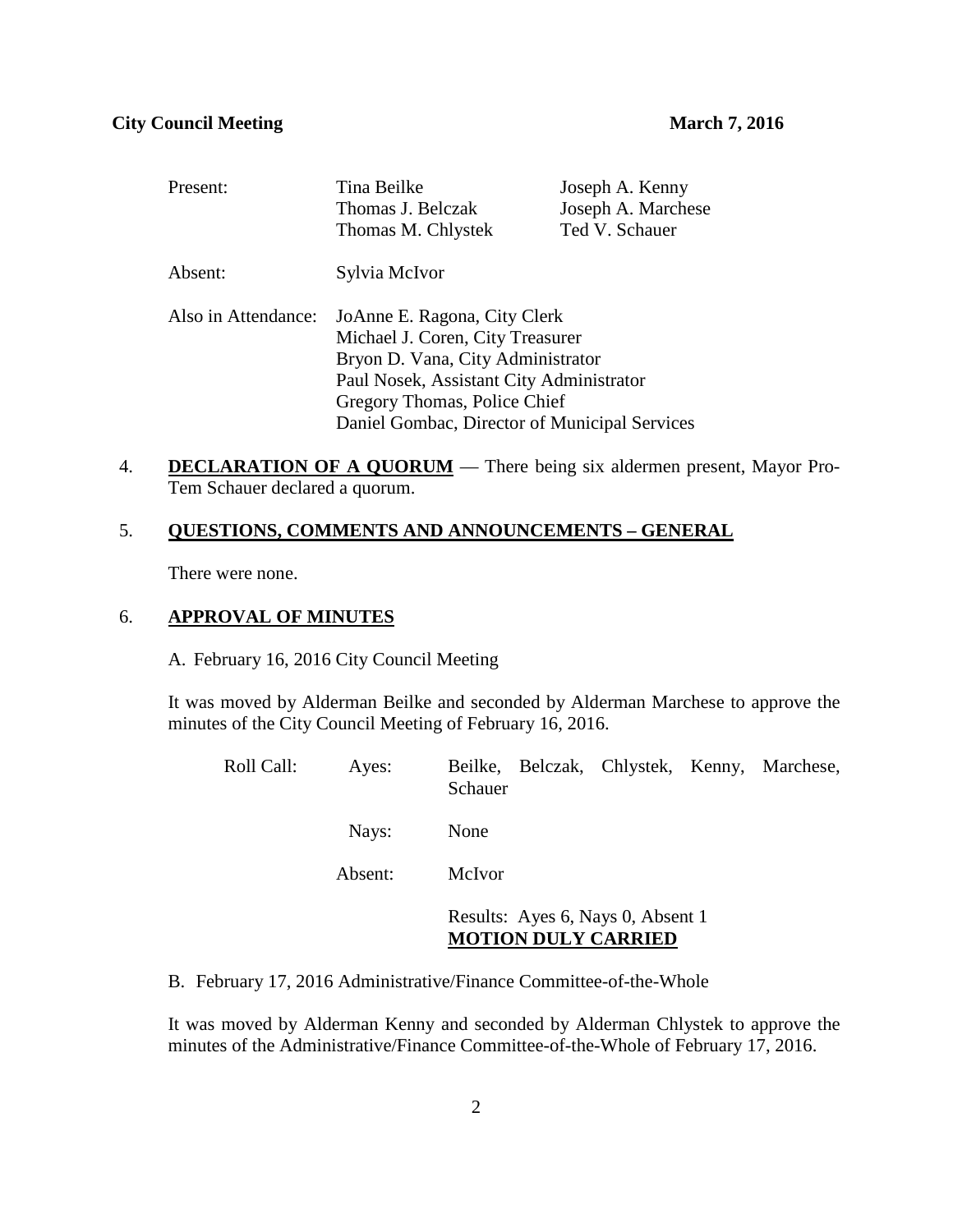| Roll Call: | Ayes:   | Beilke, Belczak, Chlystek, Kenny, Marchese,<br>Schauer          |
|------------|---------|-----------------------------------------------------------------|
|            | Nays:   | None                                                            |
|            | Absent: | McIvor                                                          |
|            |         | Results: Ayes 6, Nays 0, Absent 1<br><b>MOTION DULY CARRIED</b> |

C. February 23, 2016 Administrative/Finance Committee-of-the Whole

It was moved by Alderman Belczak and seconded by Alderman Chlystek to approve the minutes of the Administrative/Finance Committee-of-the-Whole of February 23, 2016.

| Roll Call: | Ayes:   | Beilke, Belczak, Chlystek, Kenny, Marchese,<br>Schauer          |
|------------|---------|-----------------------------------------------------------------|
|            | Nays:   | None                                                            |
|            | Absent: | McIvor                                                          |
|            |         | Results: Ayes 6, Nays 0, Absent 1<br><b>MOTION DULY CARRIED</b> |

D. February 29, 2016 Administrative/Finance Committee-of-the Whole

It was moved by Alderman Belczak and seconded by Alderman Kenny to approve the minutes of the Administrative/Finance Committee-of-the-Whole of February 29, 2016.

| Roll Call: | Ayes:   | Beilke, Belczak, Chlystek, Kenny, Marchese,<br>Schauer          |
|------------|---------|-----------------------------------------------------------------|
|            | Nays:   | None                                                            |
|            | Absent: | McIvor                                                          |
|            |         | Results: Ayes 6, Nays 0, Absent 1<br><b>MOTION DULY CARRIED</b> |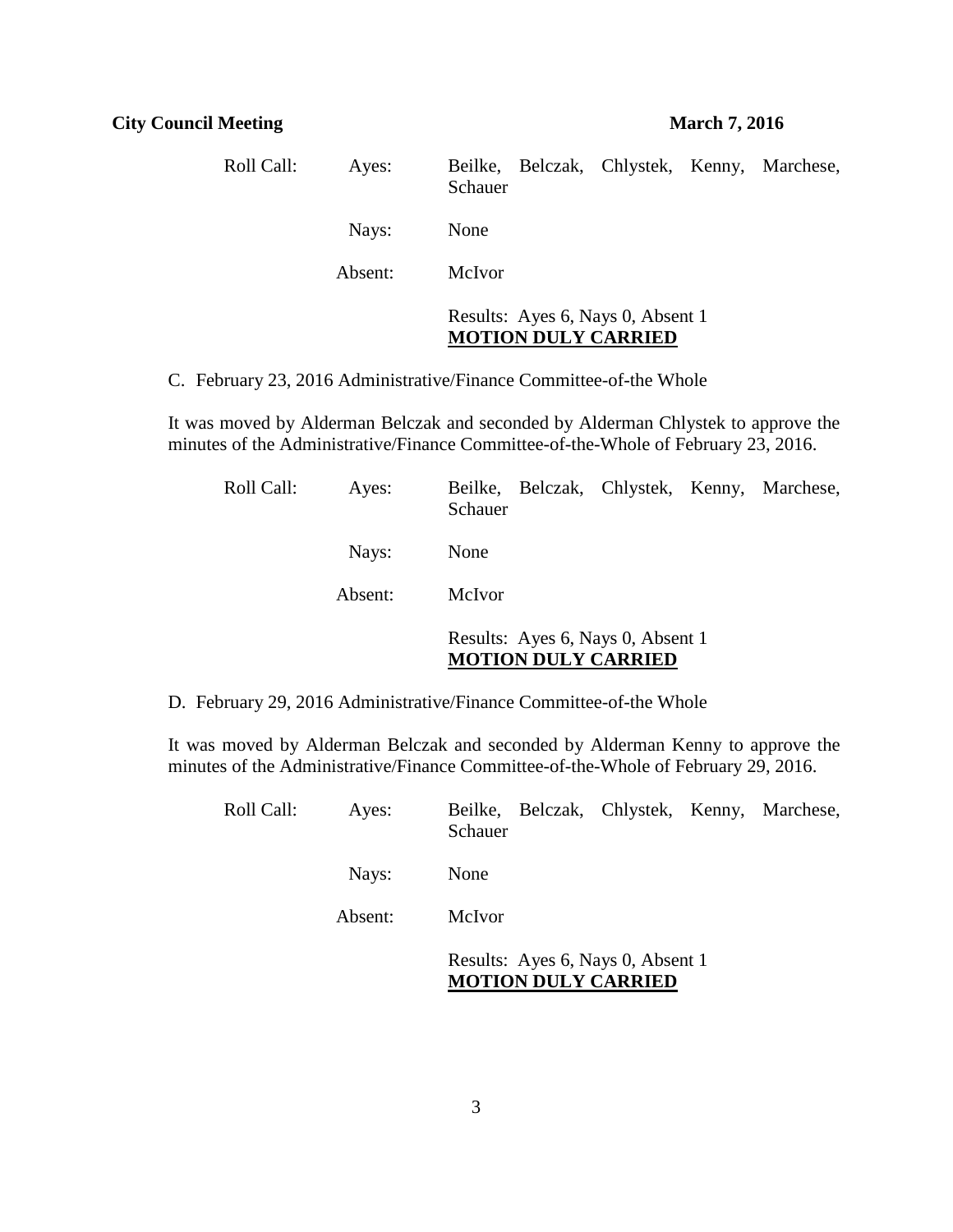#### **City Council Meeting 2016** March 7, 2016

## 7. **RECEIVING OF COMMUNICATIONS**

#### Alderman Marchese…

…received a phone call from a resident in Waterfall Glen about a pothole located at the entrance to the condominiums; issue was forwarded to Director Gombac.

…advised a number of comments were received regarding the budgetary decision to eliminate the Police Department overtime costs incurred for DarienFest and 4<sup>th</sup> of July Parade. He asked that the issue be revisited.

Alderman Beilke received feedback about the parade and asked to revisit the issue during the budget discussion.

Alderman Chlystek complimented Boy Scout Troup 101 on doing a good job at their Pancake Breakfast.

Alderman Kenny received communication from Dennis Kelly, 7200 block of Gold Grove Place, about a drainage issue.

### 8. **MAYOR'S REPORT**

## **A. DOWNERS GROVE TOWNSHIP—LORI WRZESINSKI**

Lori Wrzesinski, Public Relations Director, for Downers Grove Township provided a presentation on services provided by Downers Grove Township to the community. Ms. Wrzesinski addressed questions from Council.

## 9. **CITY CLERK'S REPORT**

Clerk Ragona announced a Meet and Greet with Mayor Weaver will be held on Monday, March 21, 2016 at 6:00 P.M. at City Hall in the Conference Room.

### 10. **CITY ADMINISTRATOR'S REPORT**

There was no report.

### 11. **DEPARTMENT HEAD INFORMATION/QUESTIONS**

### **A. POLICE DEPARTMENT**

Chief Thomas provided an update on the IRS scams; he advised that the IRS does not inquire about personal information or request money over the phone. He encouraged residents to call 911 and the IRS to report scams. Chief Thomas also reported on burglaries since January 1, 2016.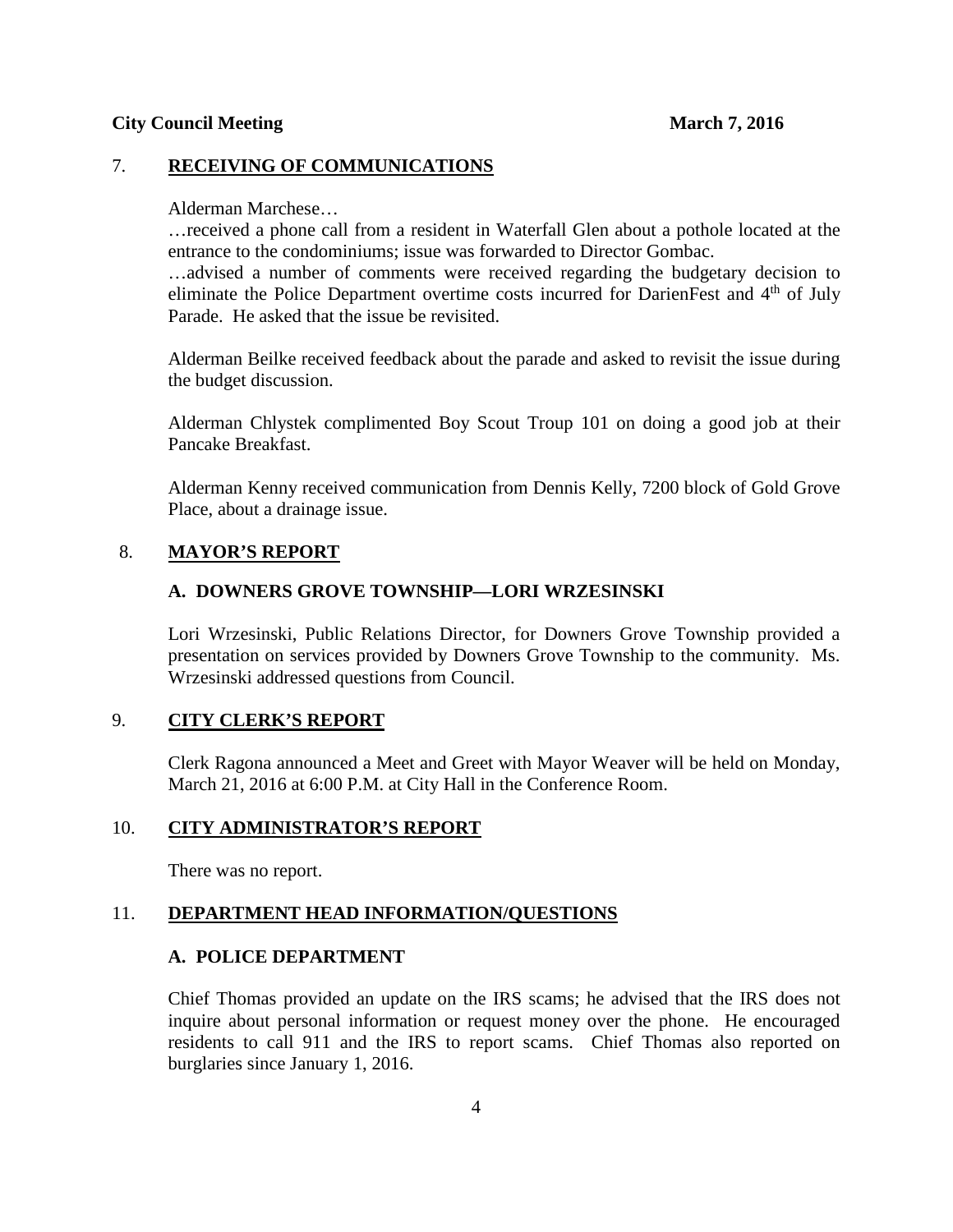#### **B. MUNICIPAL SERVICES**

Director Gombac provided an update on the Illinois Department of Transportation I55 Managed Lane Project. Director Gombac encouraged attendance at the Open House on March 16, 2016 from 1:00 - 3:00 P.M. at the Holiday Inn, 6201 Joliet Road, Countryside.

#### 12. **TREASURER'S REPORT**

#### **A. WARRANT NUMBER 15-16-20**

It was moved by Alderman Kenny and seconded by Alderman Belczak to approve payment of Warrant Number 15-16-20 in the amount of \$253,780.10 from the enumerated funds; and \$250,153.12 from payroll funds for the period ending 03/04/16; for a total to be approved of \$503,933.22.

| Roll Call: | Ayes:   | Beilke, Belczak, Chlystek, Kenny, Marchese,<br>Schauer          |
|------------|---------|-----------------------------------------------------------------|
|            | Nays:   | None                                                            |
|            | Absent: | McIvor                                                          |
|            |         | Results: Ayes 6, Nays 0, Absent 1<br><b>MOTION DULY CARRIED</b> |

#### 13. **STANDING COMMITTEE REPORTS**

**Administrative/Finance Committee** – Chairman Schauer announced the next Administrative/Finance Committee-of-the-Whole Budget Meeting is scheduled for March 8, 2016 at 6:30 P.M. in the Council Chambers.

**Municipal Services Committee** – Alderman Marchese advised the minutes of the January 25, 2016 and the February 16, 2016 Special Meeting were approved and submitted to the Clerk's Office. He announced the next meeting of the Municipal Services Committee has been scheduled for March 28, 2016 at 6:30 P.M.

**Police Committee** – Clerk Ragona advised the next meeting of the Police Committee is scheduled for March 21, 2016 at 6:00 P.M. in the Police Department Training Room.

#### 14. **QUESTIONS AND COMMENTS – AGENDA RELATED**

Steve Hiatt, resident and past President of Darien Lions Club, shared his views about the sense of community created by events sponsored by local organizations. He asked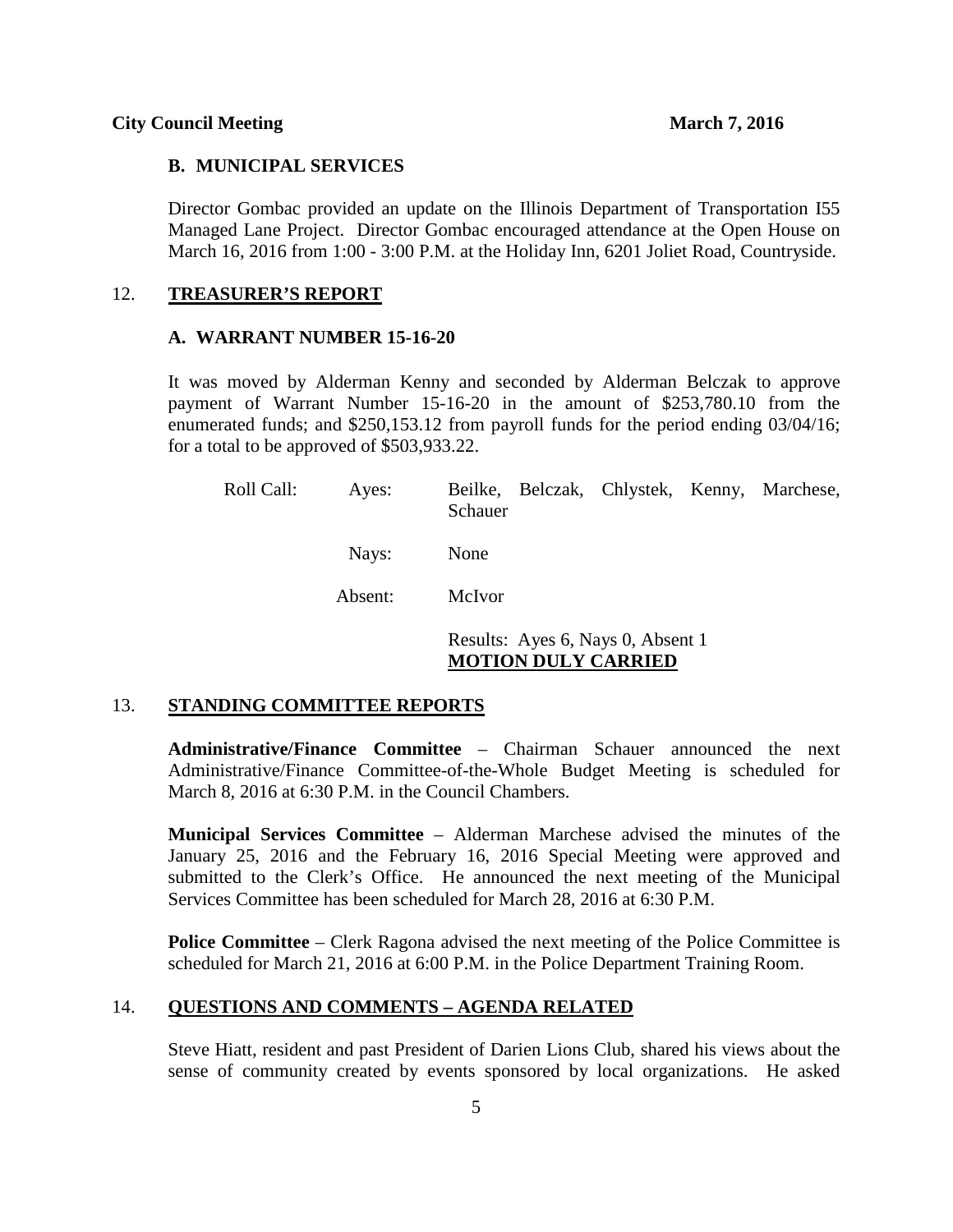#### **City Council Meeting 2016** March 7, 2016

Council to reconsider funding of policing for the  $4<sup>th</sup>$  of July Parade. Art Donner, resident and 2015  $4<sup>th</sup>$  of July Parade Chairman, shared his thoughts about the parade. Mayor Pro-Tem Schauer advised the issue will be revisited during the budget portion of the agenda.

Administrator Vana explained the budget process and the reasons behind budget cuts. Treasurer Coren stressed the importance of maintaining our core services and infrastructure to meet the deficit. Alderman Beilke thanked the members of the Lions Club for attending and communicating their feelings.

JoAnne Chmiel, inquired about the store vacancies at Darien Pointe Plaza. Director Gombac advised all spaces are accounted for pending permits.

#### 15. **OLD BUSINESS**

There was no Old Business.

#### 16. **CONSENT AGENDA**

There was no Consent Agenda.

### 17. **NEW BUSINESS**

# **A. CONSIDERATION OF A MOTION GRANTING A WAIVER OF THE \$50.00 A DAY FEE FOR THE CLASS "J" TEMPORARY LIQUOR LICENSE FOR THE DARIEN CHAMBER OF COMMERCE**

It was moved by Alderman Beilke and seconded by Alderman Belczak to approve the motion as presented.

Roll Call: Ayes: Beilke, Belczak, Chlystek, Kenny, Marchese, Schauer

Nays: None

Absent: McIvor

Results: Ayes 6, Nays 0, Absent 1 **MOTION DULY CARRIED**

## 18. **BUDGET MEETING FISCAL YEAR ENDING 4-30-17**

Administrator Vana clarified his memorandum of March 4 regarding questions. Council agreed to include the purchase of the Expedition in the current budget and to move the